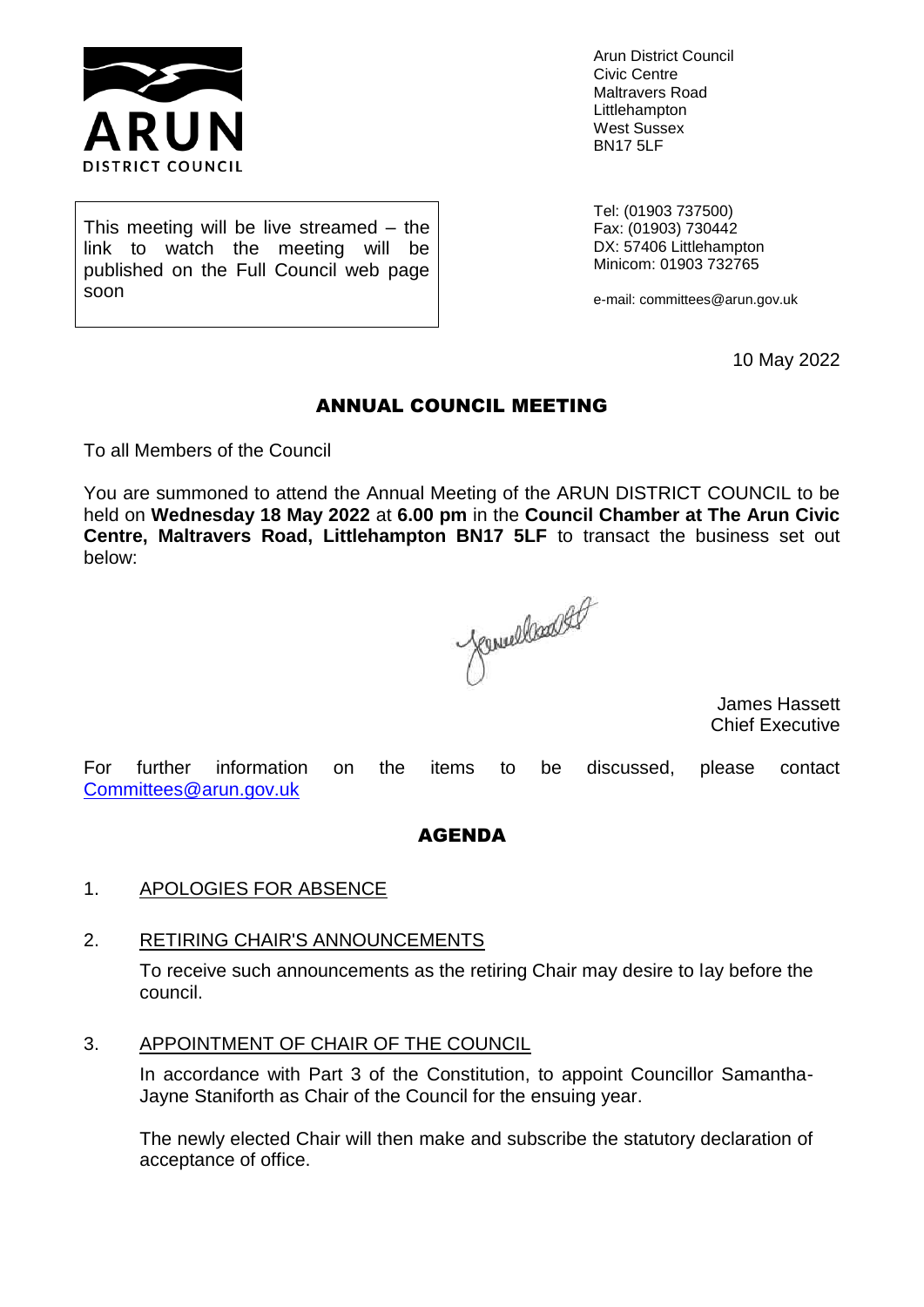# 4. VOTE OF THANKS TO RETIRING CHAIR

To propose a vote of thanks to Councillor Jim Brooks for the services rendered by him as Chair of the Council during the last year.

### 5. APPOINTMENT OF VICE-CHAIR OF THE COUNCIL AND CHAIR ELECT

In accordance with Part 3 of the Constitution, to appoint Councillor Alison Cooper as Vice-Chair of the Council for the ensuing year and Chair Elect of the Council for 2023/24.

The newly elected Vice-Chair will then make and subscribe the statutory declaration of acceptance of office.

#### 6. MINUTES

To approve as a correct record the Minutes of the Meeting of the Council held on 11 May 2022 (which will need to be circulated separately).

### 7. DECLARATIONS OF INTEREST

Members and Officers are invited to make any declarations of pecuniary, personal and/or prejudicial interests that they may have in relation to items on this agenda, and are reminded that they should re-declare their interest before consideration of the item or as soon as the interest becomes apparent.

Members and Officers should make their declaration by stating:

- a) the item they have the interest in
- b) whether it is a pecuniary, personal and/or prejudicial interest
- c) the nature of the interest
- d) if it is a pecuniary or prejudicial interest

### 8. NEW CHAIR'S ANNOUNCEMENTS

To receive such announcements as the Chair may desire to lay before the Council.

#### 9. URGENT MATTERS

To deal with business not otherwise specified in the Council summons which, in the opinion of the Chairman of the Council (in consultation with the Chief Executive), is business of such urgency as to require immediate attention by the Council.

### 10. APPOINTMENT OF THE LEADER AND DEPUTY LEADER OF THE COUNCIL

To appoint the Leader and Deputy Leader of the Council in accordance with Article 6 (1) and (2) of the Constitution.